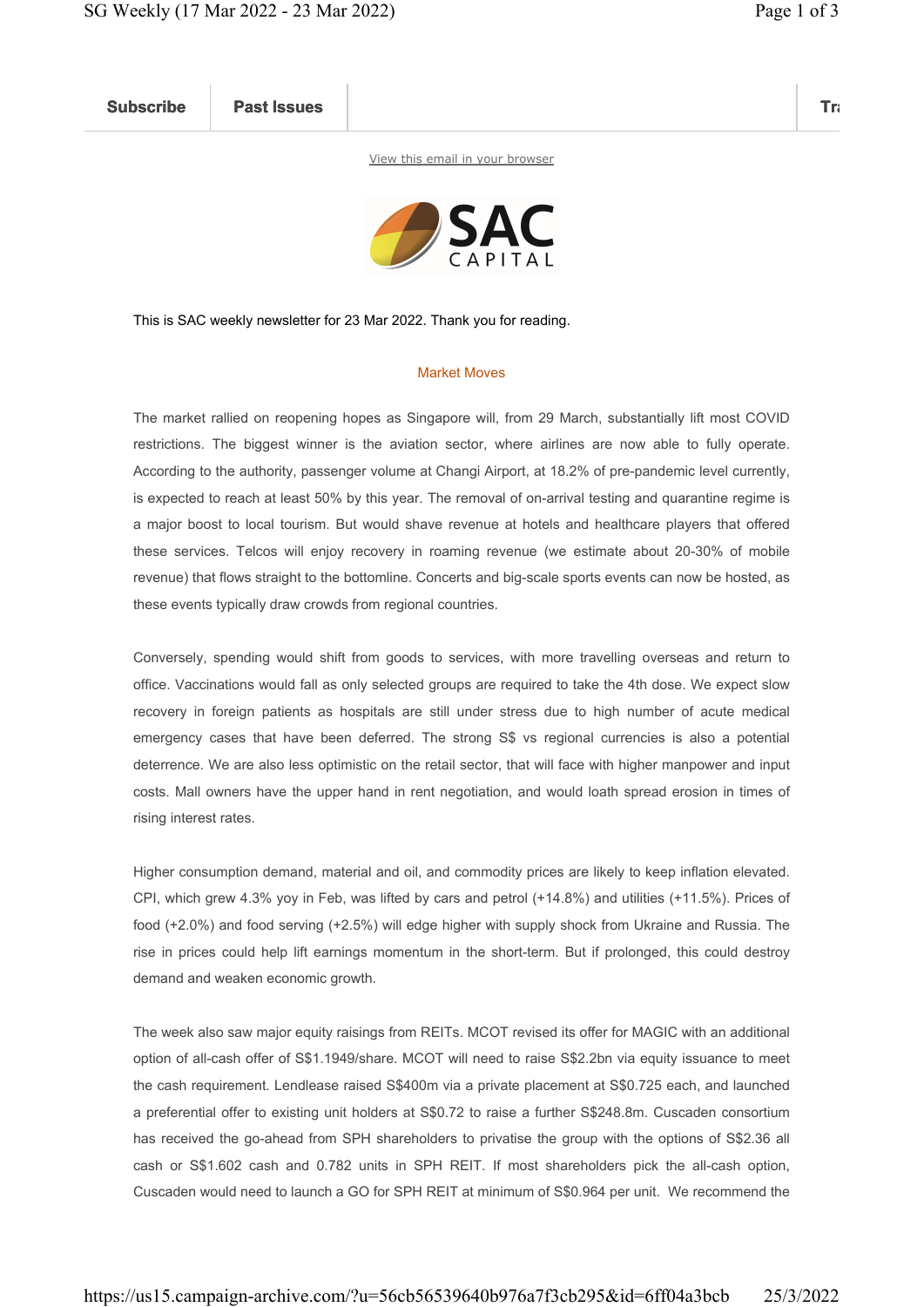all-cash option, as the SPH GO is almost a done deal, and at S\$0.964, SPH REIT is already priced at 5.9% premium to NAV of S\$0.91.

## Analysts' Notes

Japfa | Food companies have come under investors' radar with the outbreak of Russia/Ukraine conflict. Still, Malaysian dairy farmer Farm Fresh Bhd debuted on Bursa at 36x FY21 PE (excluding one-off tax charge) was mind-boggling. It is priced at market cap of RM3.1b, or US\$730m. Similarly, China Mengniu (2319 HK) announced its intention to privatise Yashili International (1230 HK) at HK\$1.20 per share, subject to some conditions. Mengniu holds a 51.04% stake in Yashili. At HK\$1.20, this values Yashili at HK\$5.69bn, or ~46x FY21E PE (excluding one-off impairment on Dumex's operations). China Youran (9858 HK), on the other hand, trades at 8.2x FY21E annualised PE. Comparatively, Japfa is trading at 8.1x FY21 PE, with market cap of US\$960m. Dairy accounted for ~66% of Japfa's FY21 net profit. (Peggy Mak)

Nordic Group Limited | Net profit of S\$14m surged 1.5x on the back of higher margin as business activities resume and lower finance costs from lower interest rates in the year. Acquisition of Starburst is expected to be completed in late April. Inclusive of Starburst's orderbook, the Group has a total of S\$262.4m projects on hand, with a 63%/37% split in maintenance and capital projects. Maintenance projects provide a consistent stream of income as they are recurring in nature and the contract period can stretch up to 5 years. Capital projects are one off and lumpy in nature. Gradual improvement in local labour supply would allow NGL to add more projects to its orderbook. Starburst provides further sales growth opportunities with its established base of customers in Middle East which NGL does not have a presence in. The Group is currently trading at 14.48x PE and 7.95x EV/EBITDA. The Group also has a net cash of S\$15m. (Lim Shu Rong)

## Company News

ISOTeam | added S\$31.9m new contracts to its orderbook. The contracts comprise of 1 M&E project of S\$4.2m, 10 Repair & Redecoration projects of S\$17.9m and 9 Coating and painting projects of S\$9.8m to be completed Nov 22, May 23 and Jan 24 respectively.



Copyright © 2021 SAC Capital Private Limited, All rights reserved. www.saccapital.com.sg

Want to change how you receive these emails?